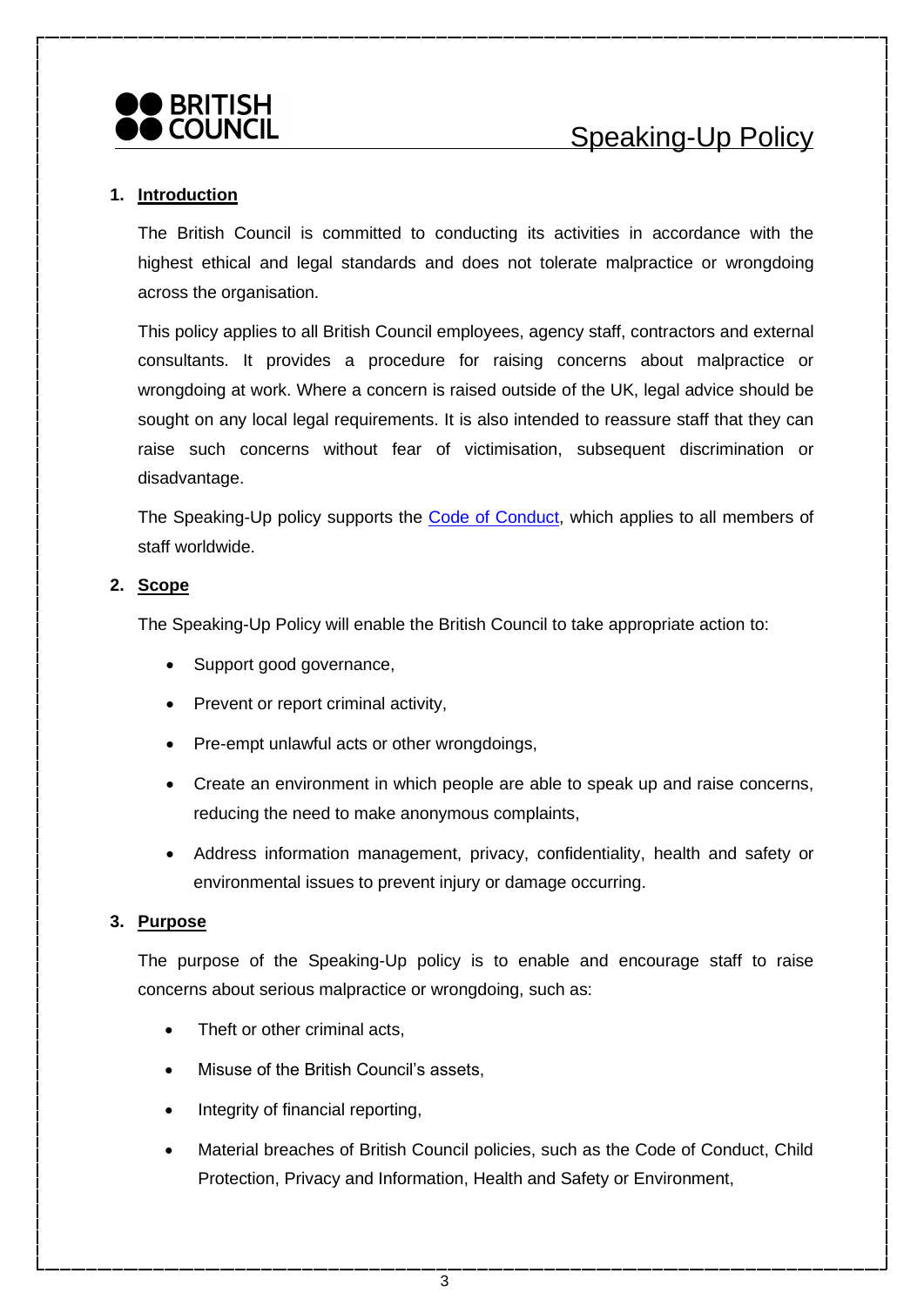

Misconduct such as receiving bribes or failing to disclose outside business interests, and

• Breaches of regulatory requirements.

The policy provides a safe alternative to silence and enables concerns to be dealt with effectively and efficiently, whilst deterring and discouraging people from abusing their position or authority. It can act as an early warning system to alert the organisation before it is too late, providing information so that issues can be addressed before too much damage is done.

The policy also enables individuals to raise concerns confidentially. Although most concerns will be dealt with locally within the office or department, there may be occasions when staff may need to take their concerns to designated people outside the line of management structure. However, individuals are encouraged to raise concerns internally through the procedure set out in the policy rather than ignoring a problem or "blowing the whistle" to external sources.

Any concerns raised in good faith will be treated seriously and will be investigated as set out in this policy and in compliance with all applicable legislation, such as the UK Public Interest Disclosure Act 1998, the Human Rights Act 1998, the UN Declaration of Human Rights and any other comparable legislation overseas.

When a concern is raised, the British Council will be able to instigate an appropriate investigation. Following the investigation, the British Council will be able to take appropriate action against the wrongdoers, to minimise any adverse impact and to take action to eliminate or significantly reduce the scope for reoccurrences.

The policy is not intended to address concerns relating to the British Council as your employer, for example workplace disputes and contractual/salary rights. These concerns should be raised under the specific policies relating to [Grievances and Appeals](http://intranet.britishcouncil.org/hr/EP/05Employee_relations/Pages/Grievance_Policy.aspx) and [Harassment and Bullying.](http://intranet.britishcouncil.org/hr/EP/05Employee_relations/Pages/Harassment_and_bullying.aspx) Any concerns relating to fraud, bribery or corruption should be raised under the [Anti-Fraud and Corruption Policy.](http://intranet.britishcouncil.org/Site/InternalAudit/Pages/fraud_corruption.aspx)

The British Council will not tolerate harassment or victimisation of any member of staff for raising a genuine concern in good faith under this policy. Disciplinary action will be taken against the perpetrator in the event of such harassment or victimisation taking place. Equally, disciplinary action may be taken against a member of staff raising a concern maliciously or falsely.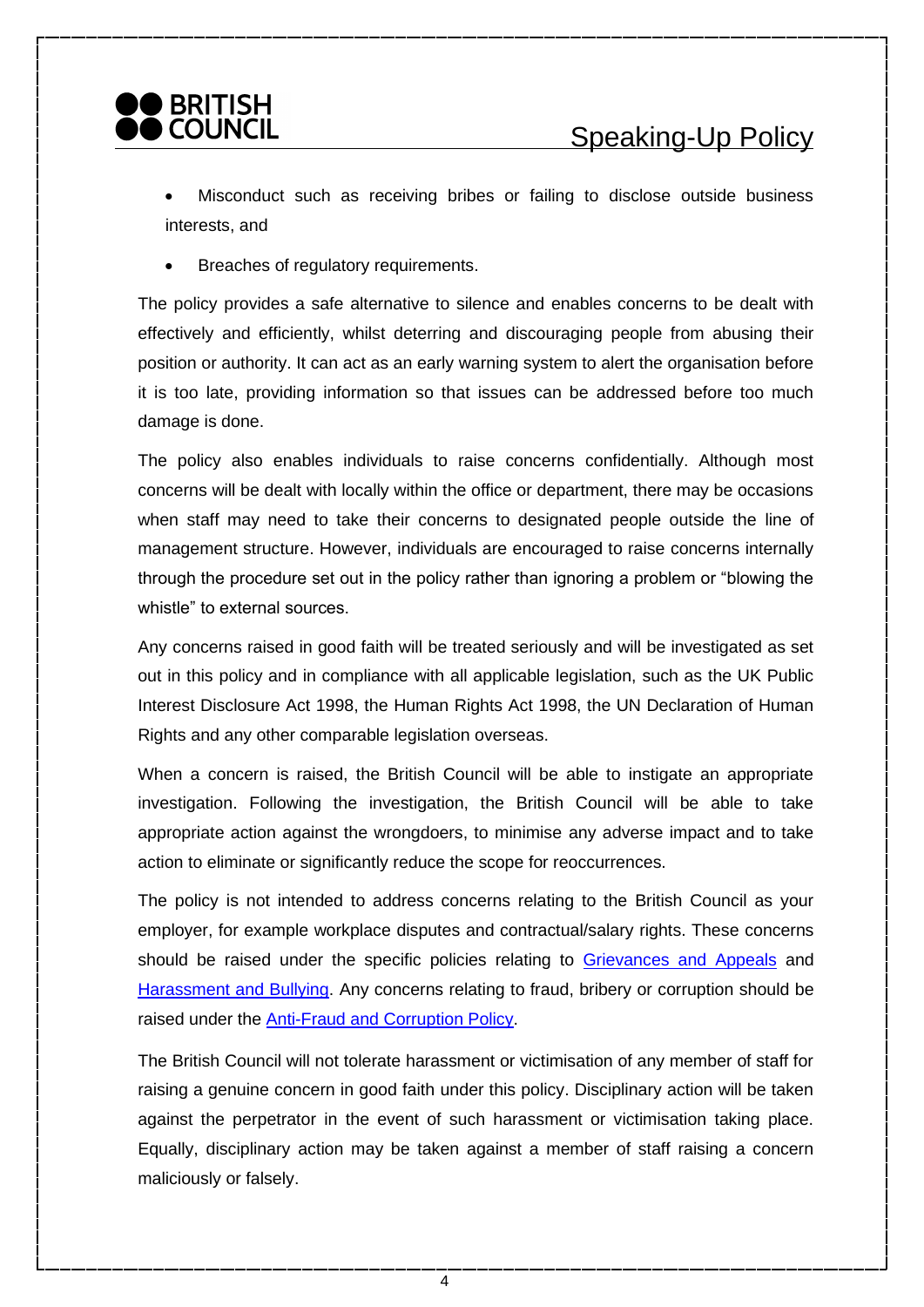

## **4. Confidentiality and anonymity**

The British Council recognises that in some cases staff may choose to raise a concern in confidence, therefore this policy includes the option of having confidential meetings. However, there may be matters that cannot be dealt with internally and external authorities will need to become involved. Should that become necessary, the British Council reserves the right to make such a referral without the member of staff's consent. The British Council will inform the member of staff if such a referral is made.

Members of staff may also choose to raise concerns anonymously. This will be taken in good faith. However, staff must be aware that this may lead to difficulties in conducting an effective investigation into the concern and will mean that you will not be advised of the outcome of any investigation.

#### **5. External support**

If you would like further guidance before taking the next steps or wish to discuss your concerns in confidence, you may contact Public Concern at Work. Public Concern at Work is an independent UK charity, which advises people on how to raise concerns whilst providing an impartial and objective view on the concern. Their contact details are set out below.

We recognise that raising concerns at work can be stressful and the Employees Assistance Programme, a telephone helpline, is available for staff to get support (See HR [Intranet](http://intranet.britishcouncil.org/hr/Pages/default.aspx) for further details).

#### **6. Raising a concern**

If you believe you have evidence of serious malpractice or wrongdoing, you should follow the procedure outlined below and the process in Annexe 1.

There is no set timescale for raising or addressing a concern, but to ensure they are addressed swiftly it is preferably for you to do this as soon as possible.

You must not do any of the following:

- Contact the suspected perpetrator in an effort to determine the facts,
- Discuss the case facts, concerns or allegations with anyone outside the British Council unless specifically asked to do so by the Speaking-Up contact officer,
- Discuss the case with anyone in the British Council other than those listed below,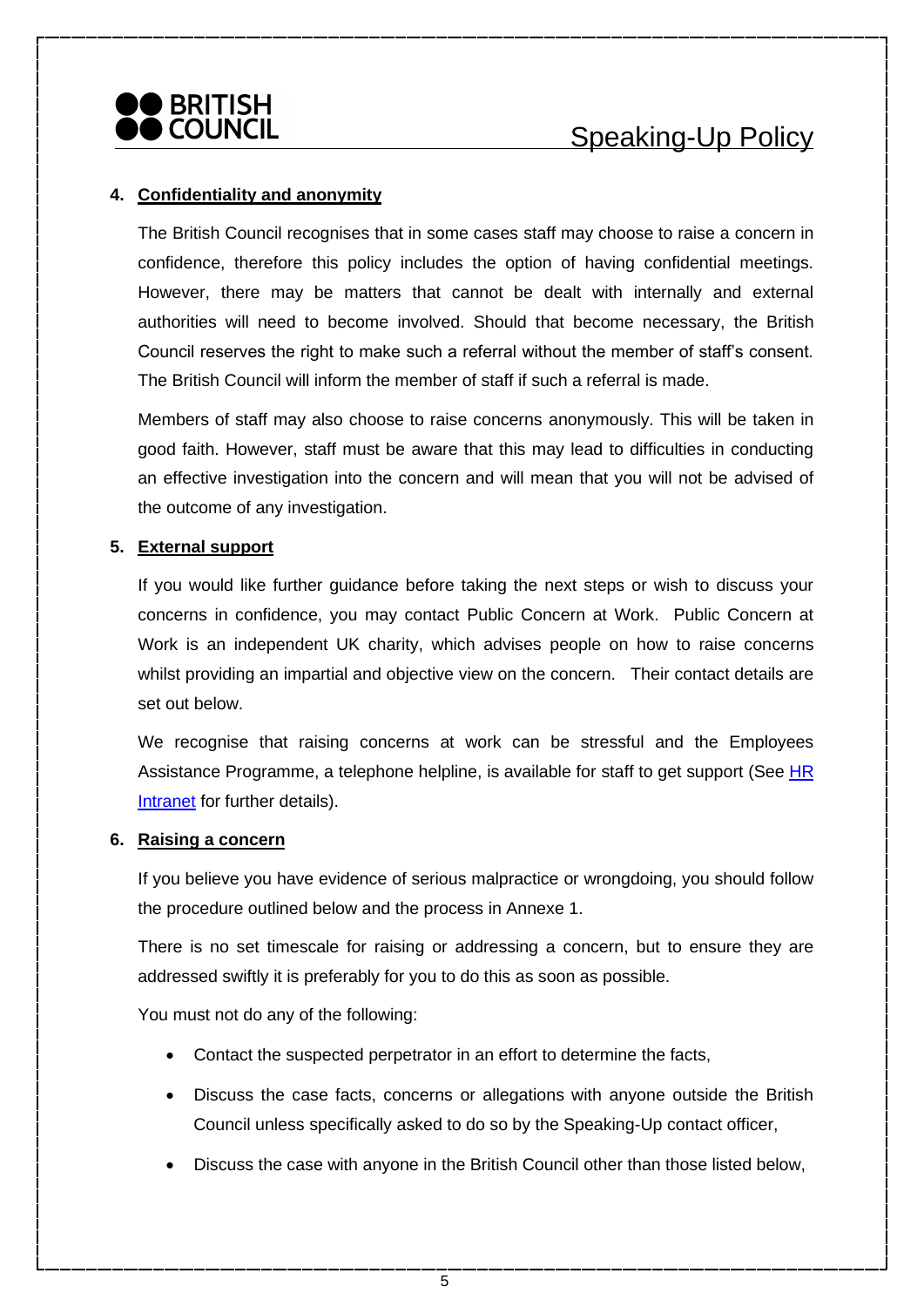• Attempt personally to conduct investigations, interviews or question anyone unless asked to do so by the Speaking-Up contact officer.

As soon as possible if you suspect any malpractice or wrongdoing, first raise your concern with your line manager, either orally or in writing by letter or email. The line manager will, if possible, provide a valid explanation. If the line manager is unaware of a valid explanation they will look into the matter initially to assess what action should be taken. The line manager will inform you of the intended course of action.

## **First Stage**

If you feel unable to raise the matter with your line manager or they have not provided a valid explanation, then you must contact one of the First Stage Contacts directly (see a list contacts below). You should provide your contact details, any background or history relating to the concern and the reasons why you are concerned. The First Stage Contact will arrange an initial confidential meeting with you as soon as possible.

When a concern has been raised the First Stage Contact will provide you with the following:

- Acknowledgement that the report of concern has been received,
- Indicate how the British Council proposes to deal with the matter,
- Give an estimate of how long it will take to provide a final response,
- Advise if any initial enquiries have been made, and
- Advise whether further investigations will take place and if not, why not.

If the First Stage Contact decides an investigation (internal or external) is appropriate, they will communicate with you, subject to legal constraints, the conclusion of the investigation and any actions to be taken.

The First Stage Contact will also :

- Obtain consent to release your identity to specified staff on a need-to-know basis,
- Check that the action that led to the allegation has ceased,
- Check that there is no victimisation resulting from the allegation, and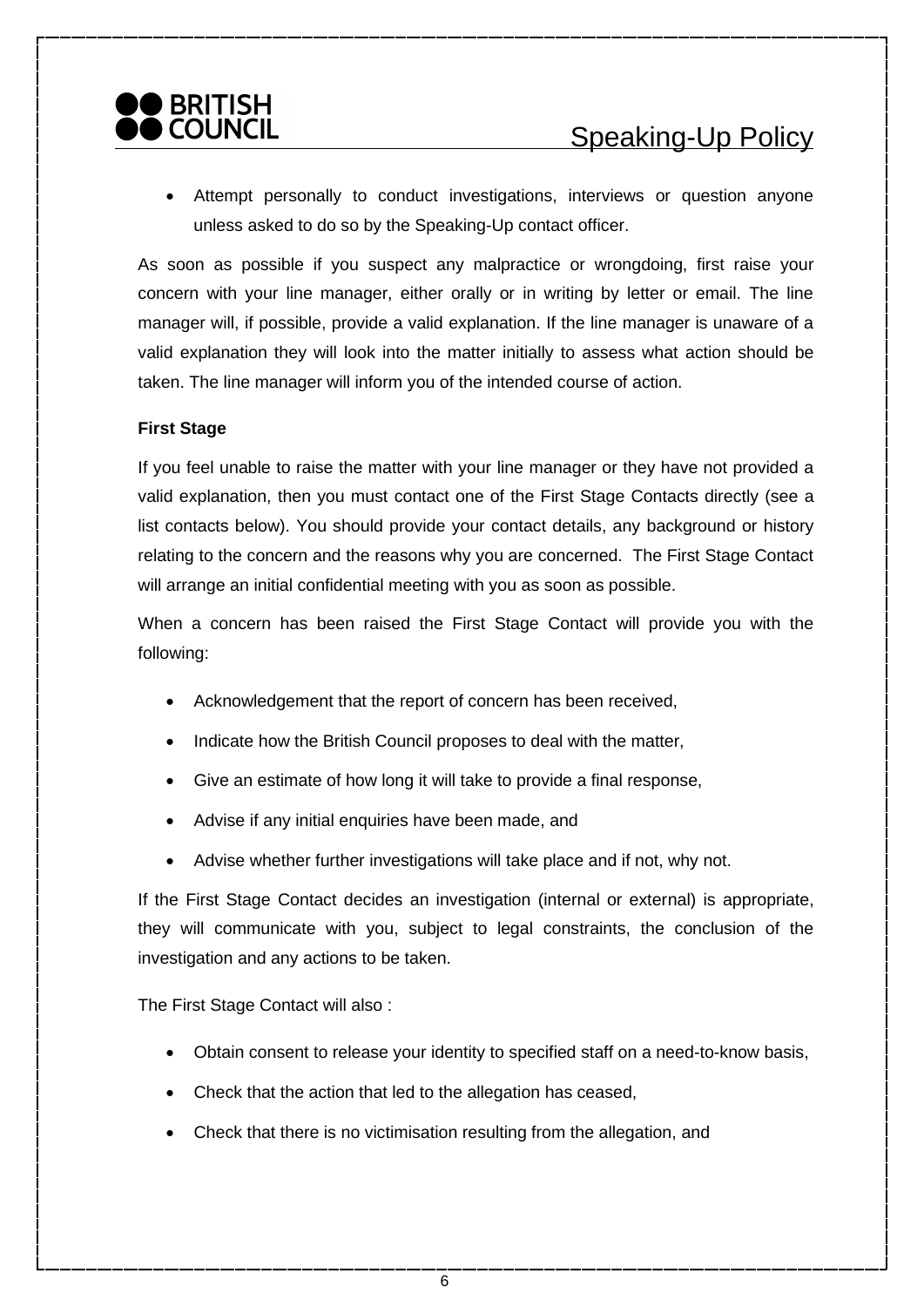## **BRITISH COUNCIL**

• Ensure that there is no further similar action or victimisation elsewhere in the department or country as a result of the outcome of the investigation.

If the concern is not resolved through this process then you may go to the Final Stage (see below).

## **Final Stage**

If the matter is in the public interest and having followed the First Stage process you continue to have concerns, then you may contact the Final Stage Contact (see list below), who is a Member of the Board of Trustees. You must outline your concerns in writing to the Final Stage Contact as soon as possible.

The Final Stage Contact shall, as appropriate, commission further investigation of the concerns reported or make a decision based on the evidence presented in the First Stage.

The Final Stage Contact shall communicate the outcome of the decision and/or further investigation to you, outlining the conclusion and the action to be taken, as soon as possible.

This is the final step in the internal procedure for investigating concerns of malpractice or wrongdoing.

## **7. Corporate case management panel**

The corporate case management panel will be convened when a member of staff alleges malpractice or wrongdoing. Due to the potential seriousness of a concern of this nature, the panel's role is more active than that of a case assessment panel. Rather than acting in an advisory capacity, the corporate case management panel directs the case and the accompanying investigation, and decides the outcome.

## **Composition**

As cases involving malpractice or wrongdoing can be extremely serious, the corporate case management panel normally consists of senior managers within the British Council. Panel members could be:

- Head Internal Audit
- Director Global Human Resources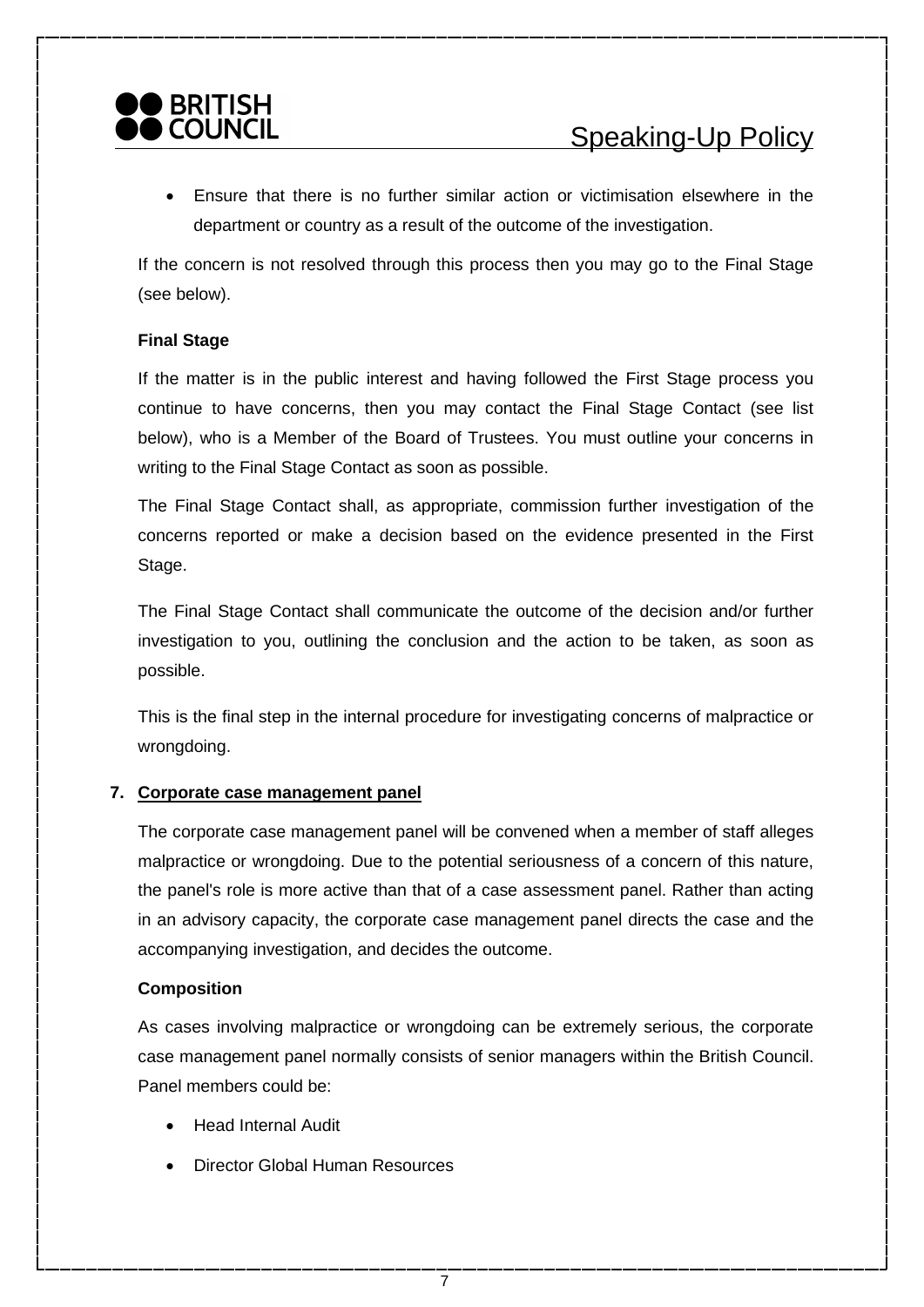

- Head Employment & Rewards
- Head Legal

#### **8. Investigation**

- The investigation of malpractice issues must involve an independent internal or external investigator.
- If the British Council is obliged to report the matter externally, the Speaking-Up contact officer or the corporate case management panel must ensure that independent and objective evidence is provided to the relevant authorities.
- The First Stage Contact must keep the member of staff informed of the nature of the external investigation, and inform them if the British Council intends to disclose their identity to an external authority.
- If the investigation or concern raised involves external third parties, Head of Legal must provide guidance, including a review of reports and management letters.
- The Head Legal must also consider the rights of reply of any internal or external third parties in the event of potential action against them.

## **9. Contacts**

#### **First Stage Contacts**

- Head Internal Audit The British Council 10 Spring Gardens London SW1A 2BN Phone: +44 (0)20 7389 4535
- Director Global Human Resources The British Council 10 Spring Gardens London SW1A 2BN Phone: +44 (0)20 7389 4243 Fax: +44 (0)20 7389 4164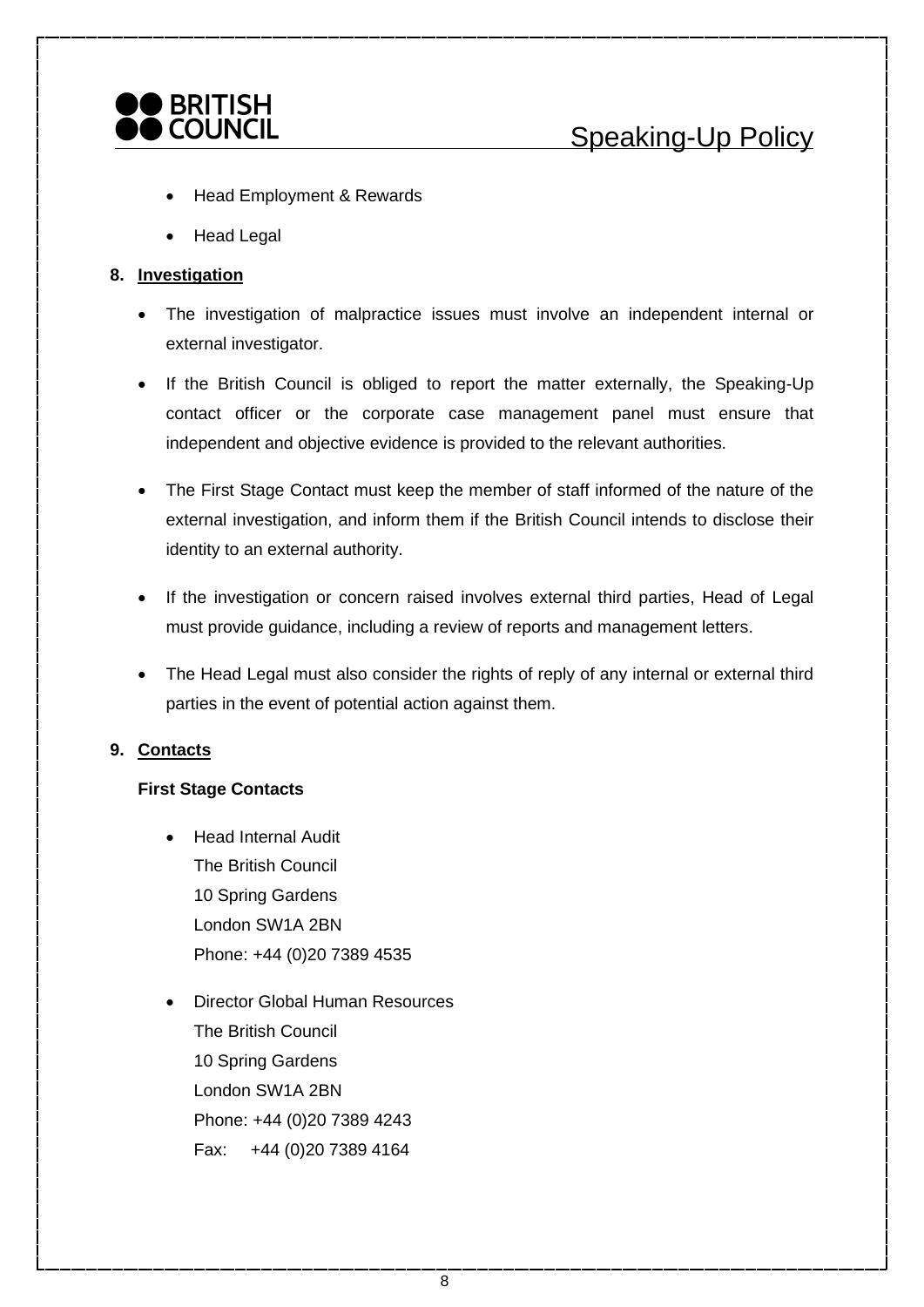

# Speaking-Up Policy

#### **Final Stage Contact**

• Vernon Ellis – Chair of the British Council The British Council 10 Spring Gardens London SW1A 2BN Phone: +44 (0)20 7389 4675 Fax: +44 (0)20 7389 4984

## **External Contact**

• Public Concern at Work

Suite 301, 16 Baldwins Gardens

London EC1N 7RJ

Phone: 020 7404 6609

Email: services@pcaw.co.uk

[www.pcaw.co.uk](http://www.pcaw.co.uk/)

#### **Related information:**

[Code of Conduct](http://intranet.britishcouncil.org/hr/EP/05Employee_relations/Pages/CodeofConduct.aspx)

[Anti -Fraud and Corruption Policy](file://///intranet.britishcouncil.org/DavWWWRoot/Site/InternalAudit/Documents/Anti-Fraud_Corruption_Policy.doc)

[Fraud Response Plan](http://intranet.britishcouncil.org/Site/InternalAudit/Documents/Fraud_Response_Plan.doc)

[UK Bribery Act](http://intranet.britishcouncil.org/Site/InternalAudit/Documents/BRIBERY_ACT.doc)

[Grievances and Appeals](http://intranet.britishcouncil.org/hr/EP/05Employee_relations/Pages/Grievance_Policy.aspx)

[Harassment and Bullying](http://intranet.britishcouncil.org/hr/EP/05Employee_relations/Pages/Harassment_and_bullying.aspx)

[Child Protection Policy](http://intranet.britishcouncil.org/Site/ChildProtection/PS/Pages/ChildProtectionPolicy.aspx)